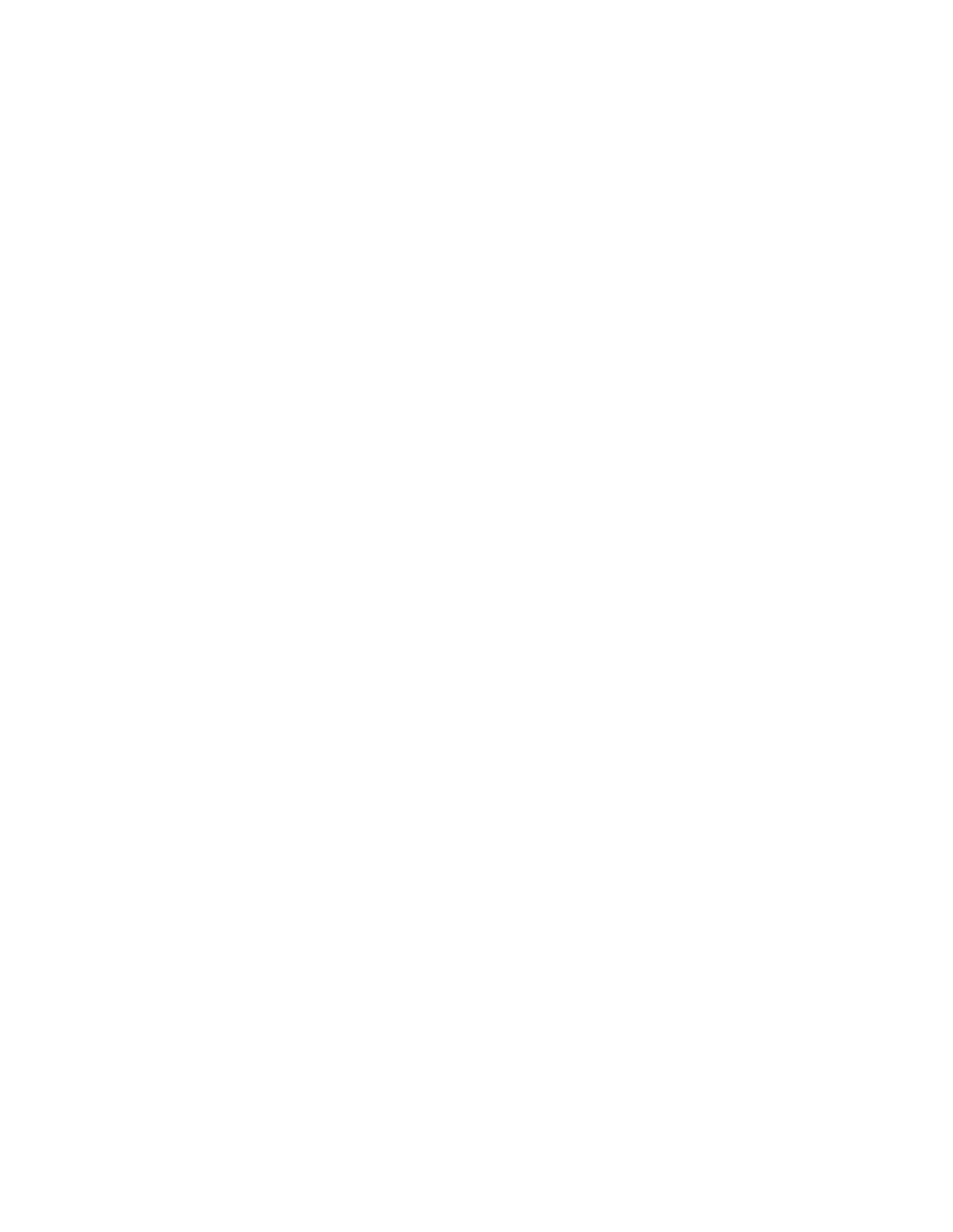

# **Middle Tennessee State University Board of Trustees**

# **Executive and Governance Committee**

May 25, 2021 1:00 pm

#### **AGENDA**

Call to Order and Opening Remarks

Roll Call

| Proposed New Policy: Requests to Address Board of Trustees (Action)Tab 4 |  |
|--------------------------------------------------------------------------|--|
| <b>Closing Remarks</b>                                                   |  |
| Adjournment                                                              |  |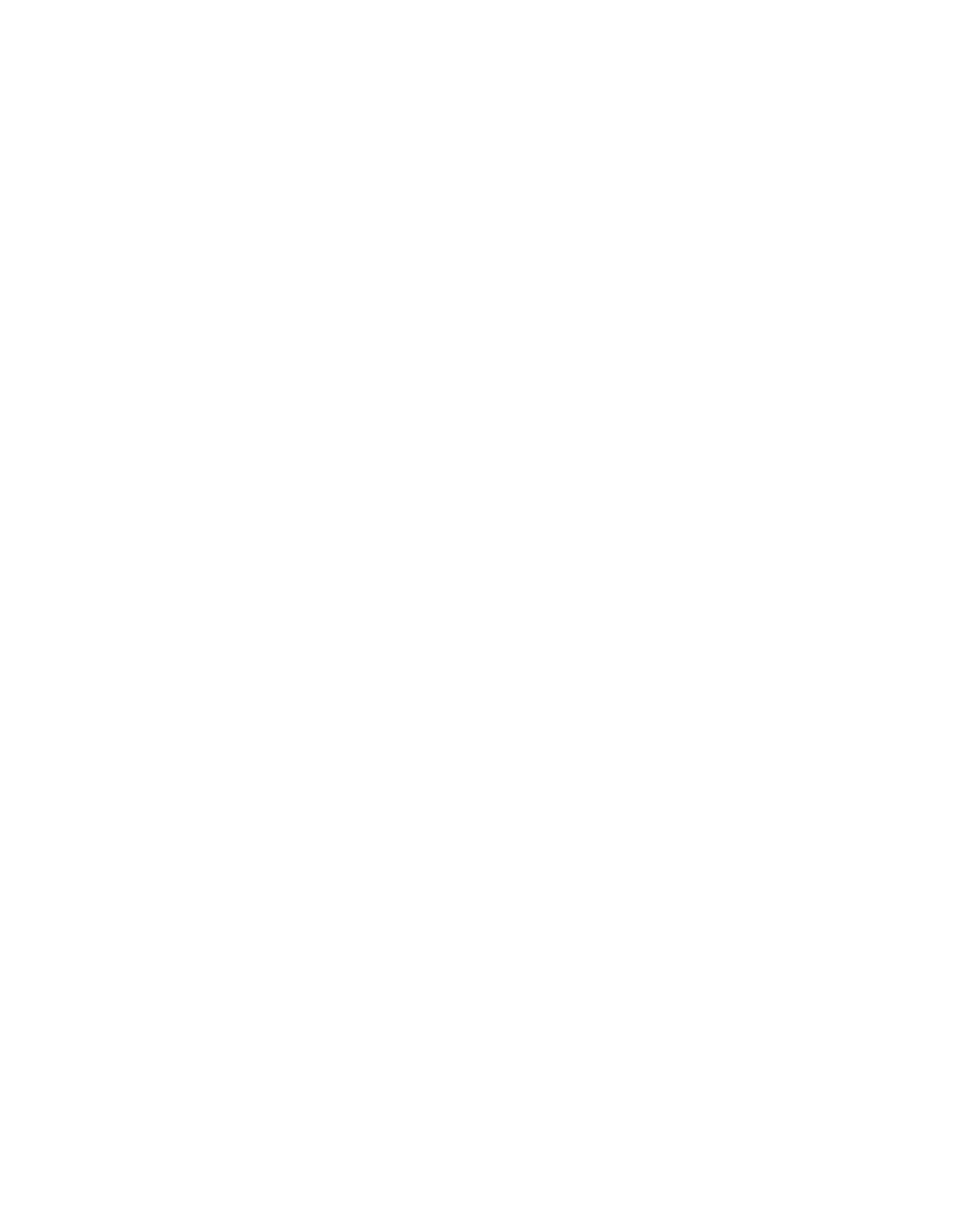

# **Middle Tennessee State University**

#### **Board of Trustees**

#### **Executive and Governance Committee**

#### **Action Item**

DATE: May 25, 2021

SUBJECT: **Approval of Minutes**

PRESENTER: Stephen B. Smith Chairman, Board of Trustees

#### **BACKGROUND INFORMATION:**

The Executive and Governance Committee met on March 16, 2021. Minutes from that meeting are provided for review and approval.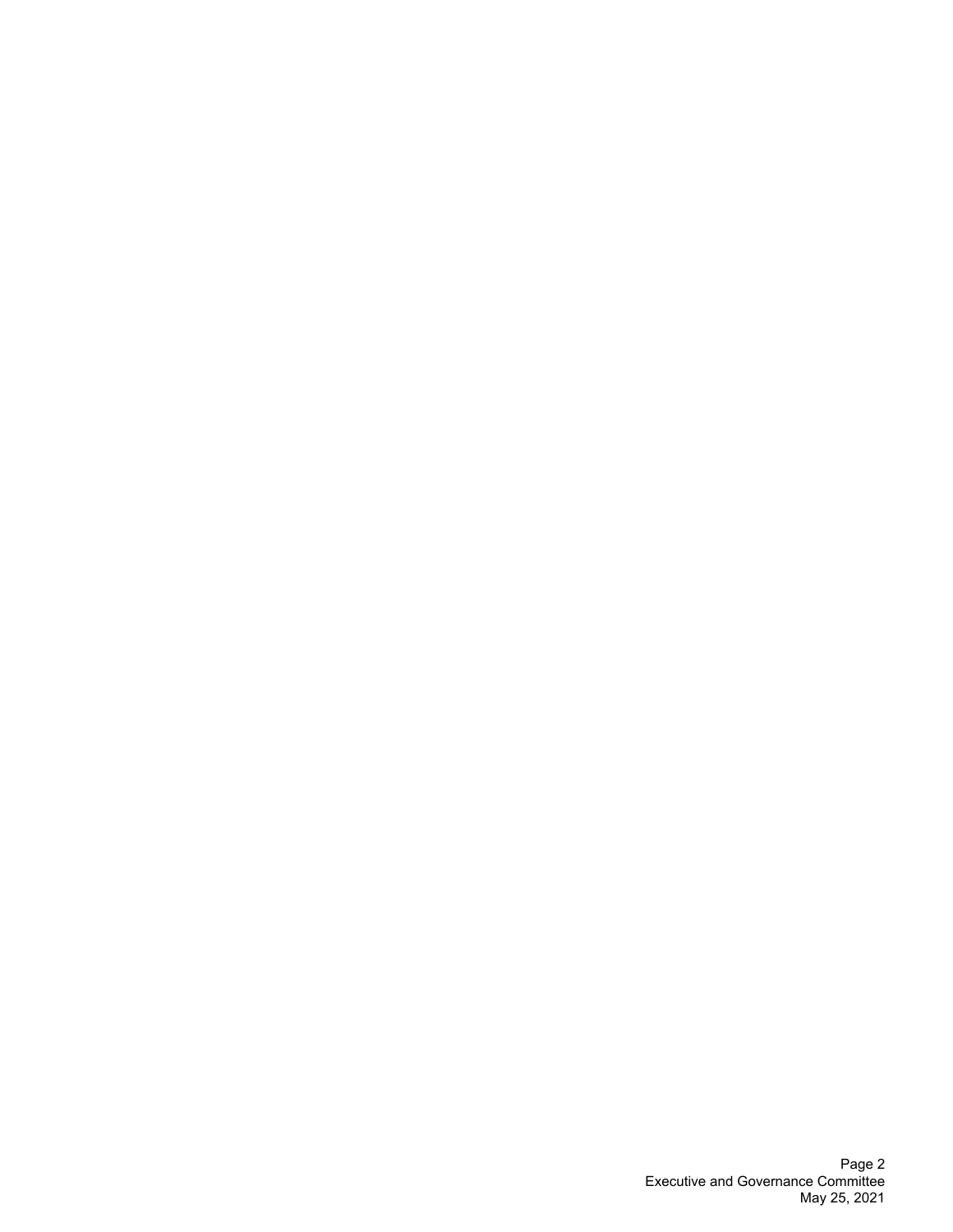#### **MIDDLE TENNESSEE STATE UNIVERSITY BOARD OF TRUSTEES**

#### **EXECUTIVE AND GOVERNANCE COMMITTEE MINUTES**

The Executive and Governance Committee met on Tuesday, March 16, 2021.

#### **Call to Order and Opening Remarks**

Committee Chair Steve Smith welcomed those participating and called the meeting to order at 10:23 a.m.

#### **Roll Call**

Chairman Smith asked Acting Board Secretary Jeff Farrar to call the roll.

The following Committee members were in attendance: Pete DeLay and Steve Smith.

Also present were Trustees J.B. Baker, Tom Boyd, Joey Jacobs, Mary Martin, Pam Wright and Delanie McDonald. President Sidney A. McPhee; Alan Thomas, Vice President for Business and Finance; Mark Byrnes, University Provost; Joe Bales, Vice President for University Advancement; Andrew Oppmann, Vice President for Marketing and Communications; Bruce Petryshak, Vice President for Information Technology and Chief Information Officer; Deb Sells, Vice President for Student Affairs and Vice Provost for Enrollment and Academic Success; Brenda Burkhart, Chief Audit Executive; Jeff Farrar, Associate University Counsel and Acting Board Secretary; and, Kim Edgar, Assistant to the President and Chief of Staff were also present.

#### **Approval of Minutes**

The first agenda item was approval of the minutes of the March 17, 2020, meeting of the Executive and Governance Committee. A motion was made by Trustee Delay and seconded by Chairman Smith, to approve the minutes. A roll call vote was taken and the motion to approve the minutes of the March 17, 2020 meeting of the Executive and Governance Committee passed unanimously.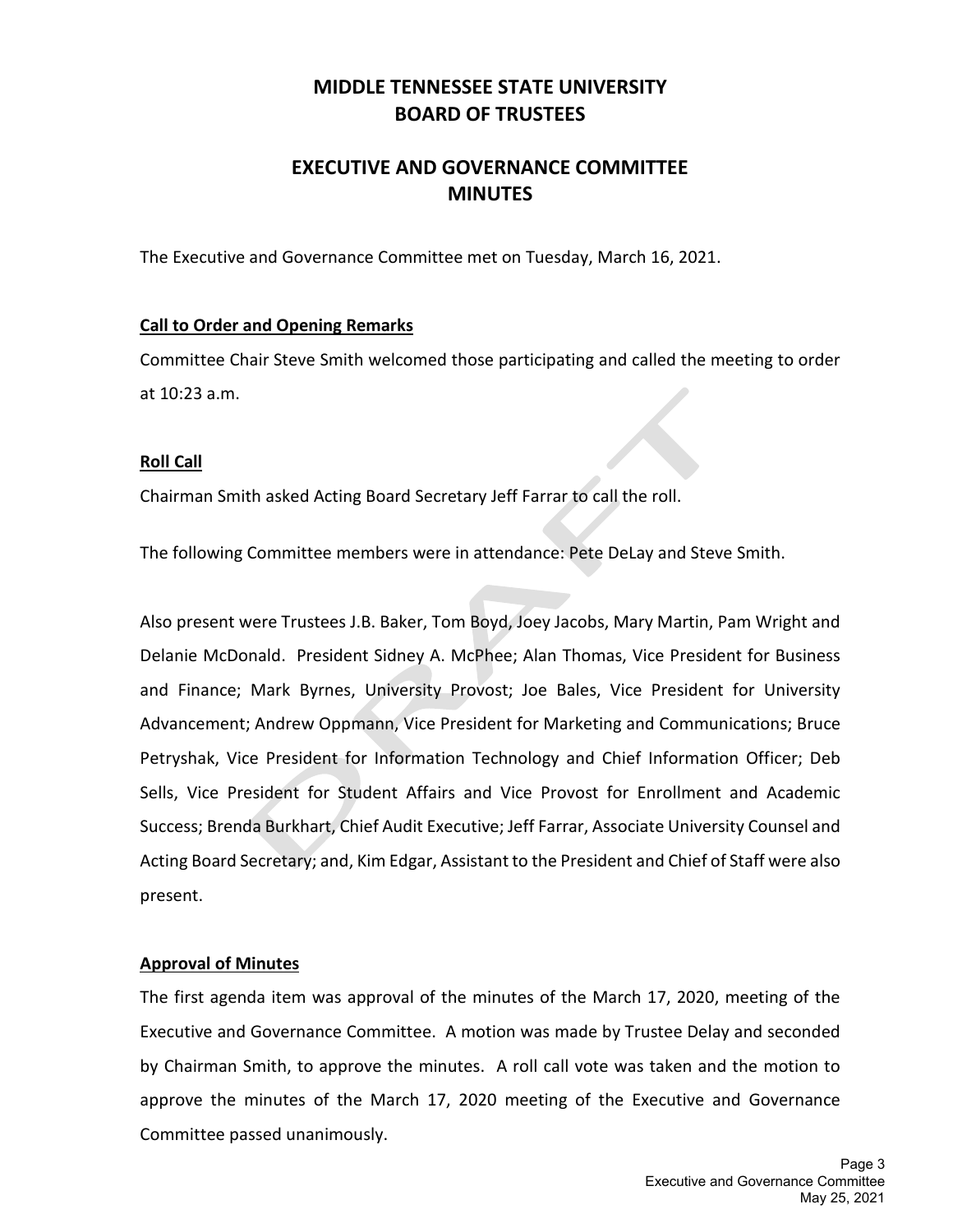#### **Institutional Mission/Mission Profile**

Dr. Mary Hoffschwelle made the presentation concerning the annual review of the institutional mission statement and mission profile. On February 12, 2021, the University Planning Committee reviewed the mission statement and mission profile. It approved revisions to the mission profile, which were then reviewed and approved by the President. Pursuant to T.C.A. § 49-8-101(d) the mission statement and profile must be submitted to THEC for review and approval.

A motion was made by Trustee Delay, seconded by Chairman Smith, to approve the institutional mission statement and mission profile. A voice vote was taken and the motion was unanimously approved.

Acting Board Secretary Jeff Farrar reported that we have received all Code of Ethics Acknowledgements from Trustees.

The meeting adjourned at 10:26 a.m.

Respectfully submitted, Executive and Governance Committee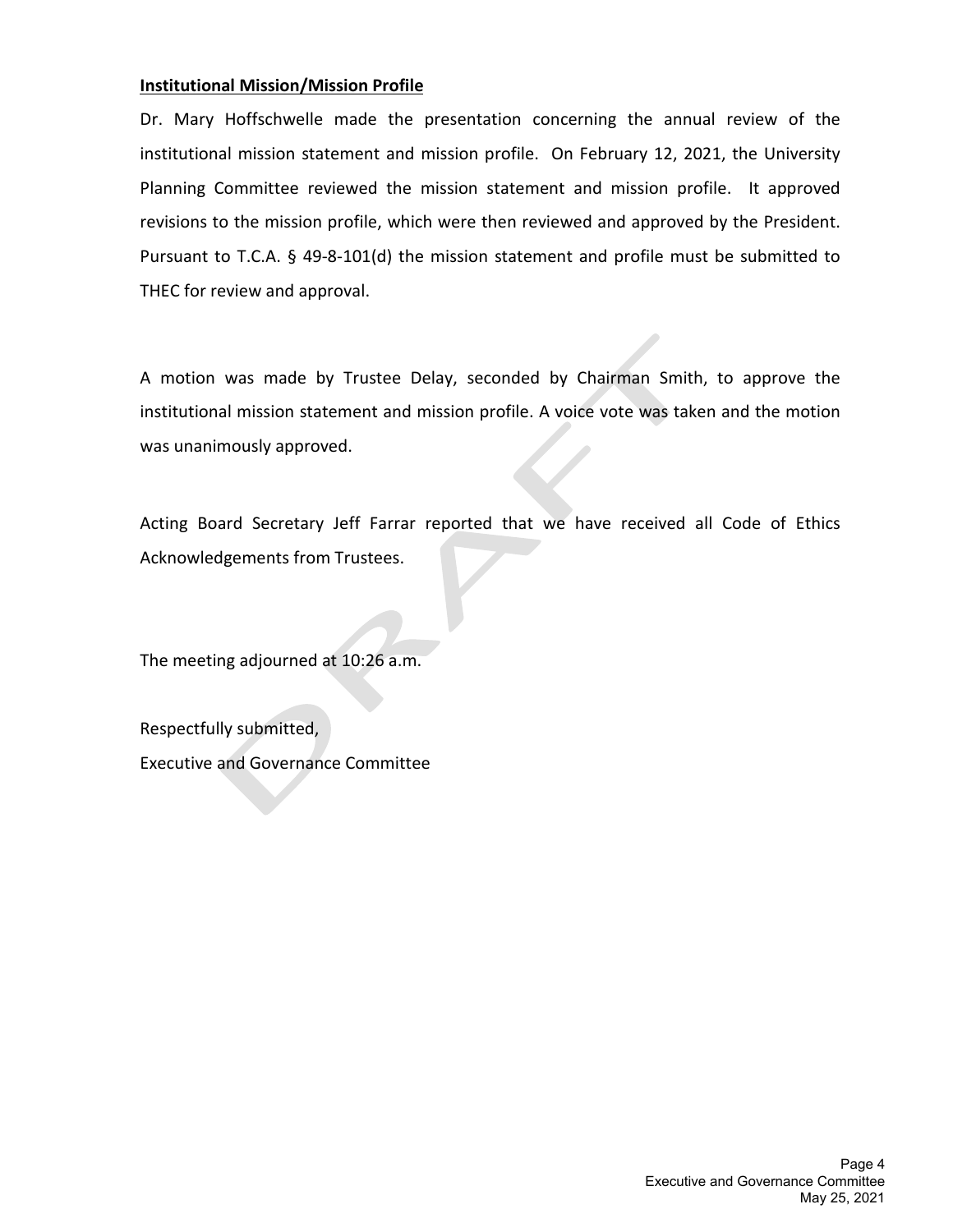

# **Middle Tennessee State University Board of Trustees**

# **Executive and Governance Committee**

**Information Item**

| DATE:      | May 25, 2021                                 |
|------------|----------------------------------------------|
| SUBJECT:   | <b>General Parliamentary Rules</b>           |
| PRESENTER: | Jeff Farrar<br><b>Acting Board Secretary</b> |

# **BACKGROUND INFORMATION:**

The Board Bylaws provide that "General parliamentary rules shall be observed in conducting the business of the Board except as may be modified by policies or resolutions adopted by the Board." In addition to the general parliamentary rules, the Tennessee Open Meetings Act requires that meetings be open to the public, properly noticed, and that thorough minutes be kept. Acting Board Secretary will provide a brief presentation on general parliamentary rules for conducting an effective meeting and any interplay between these rules and the Tennessee Open Meetings Act.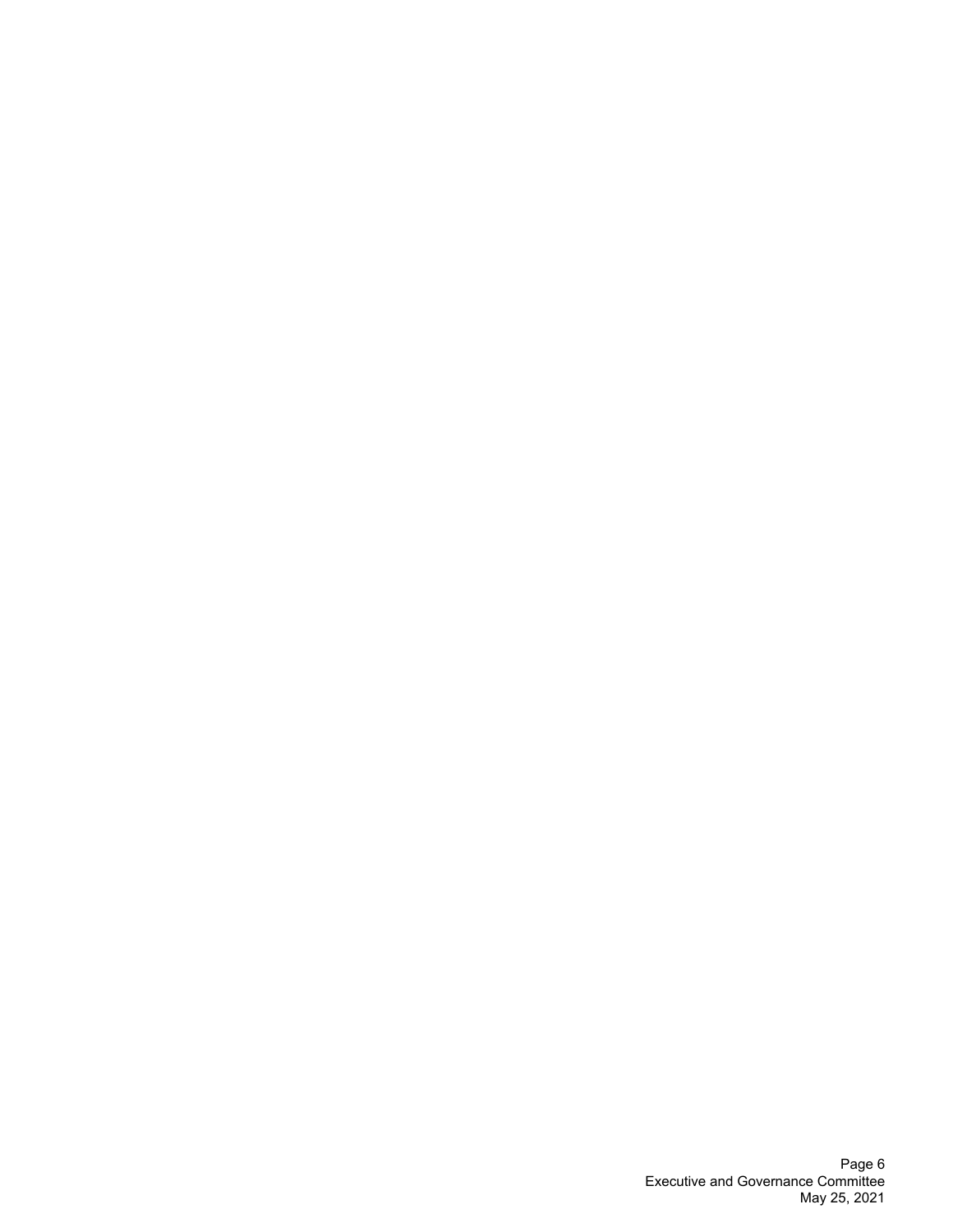

# **Middle Tennessee State University**

# **Board of Trustees**

#### **Executive and Governance Committee**

#### **Action Item**

DATE: May 25, 2021 SUBJECT: **Proposed Policy Revision: Board Committees** PRESENTER: Mary Hoffschwelle, Associate Provost Strategic Planning and Partnerships

#### **BACKGROUND INFORMATION:**

The Southern Association of Colleges and Schools Commission on Colleges requires that a governing board "defines and regularly evaluates its responsibilities and expectations" (Standard 4.2.g Board self-evaluation). The University's compliance certification report for reaffirmation of accreditation must explain how the MTSU Board of Trustees meets the requirement, supported by evidence such as Board policies and procedures, minutes of meetings, schedules for self-evaluation, and reports on findings from those evaluations. The proposed change will clarify the Executive and Governance Committee's responsibility for a regular schedule of Board self-evaluation and use of evaluation results for improvement.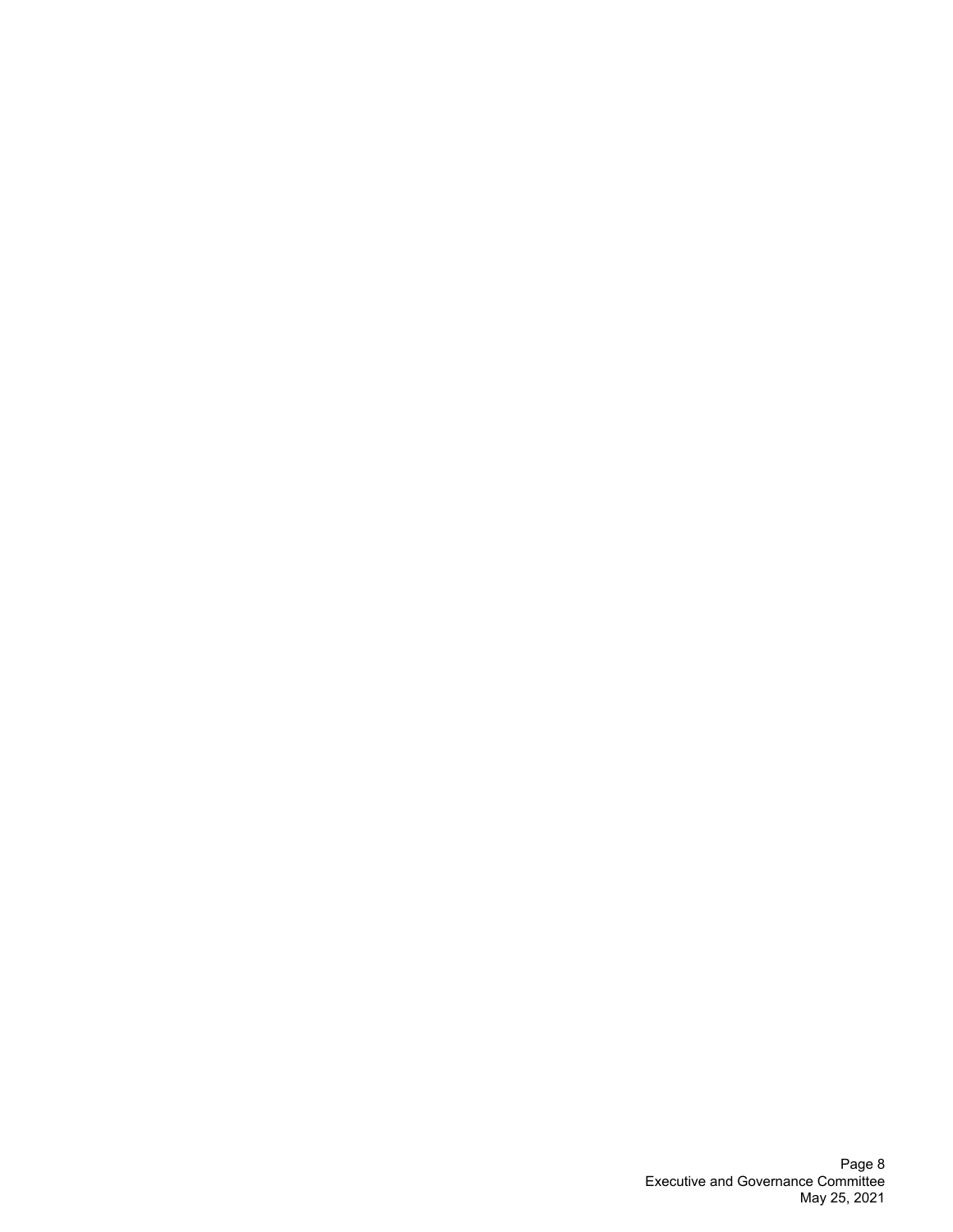# **Middle Tennessee State University Board of Trustees Policy Board Committees**

#### **Section 1. Purpose**

The Middle Tennessee State University Board of Trustees (Board) is responsible for the governance of Middle Tennessee State University. As provided in the Board Bylaws, the Board may establish standing and special committees as it deems appropriate and necessary to fulfill these responsibilities. This Board policy establishes the committees of the Board, defining their membership and duties.

#### **Section 2. Standing Committees**

The standing committees of the Board shall be:

Executive and Governance Audit and Compliance Finance and Personnel Academic Affairs, Student Life and Athletics

#### **Section 3. Membership**

- **3.1** Each standing committee shall have at least three (3) voting members who shall each serve a two-year term.
- **3.2** Each standing committee shall have a chair who shall serve a one-year term.
- **3.3** Members of the standing committees, with the exception of the Executive and Governance Committee, shall be appointed by the Board Chair. The Board Chair shall also appoint the chairs of the standing committees.
- **3.4** The Board Chair shall serve as an ex officio member of all standing committees, entitled to vote.
- **3.5** Each committee shall have an administrator of the University to assist with its work.
- **3.6** The Board Chair may appoint additional member(s) to standing or special committees if the assistance of others with particular professional or business expertise is necessary to carry out the responsibilities of the committee or subcommittee. No such additional non- trustee member shall have voting privileges.

#### **Section 4. Special Committees**

The Board Chair or Vice Chair may appoint special committees for specific assignments. Membership may be as determined appropriate. The chair of a special committee shall be designated by the Board Chair at the time the special committee is appointed. Matters assigned to a special committees shall be subject to action and approval by a designated standing committee or the Board before becoming effective.

#### **Section 5. Meetings**

- **5.1** The Committees shall meet as often as necessary to carry out their responsibilities.
- **5.2** Meetings may be called by the Board Chair, the President of the University or the committee chair.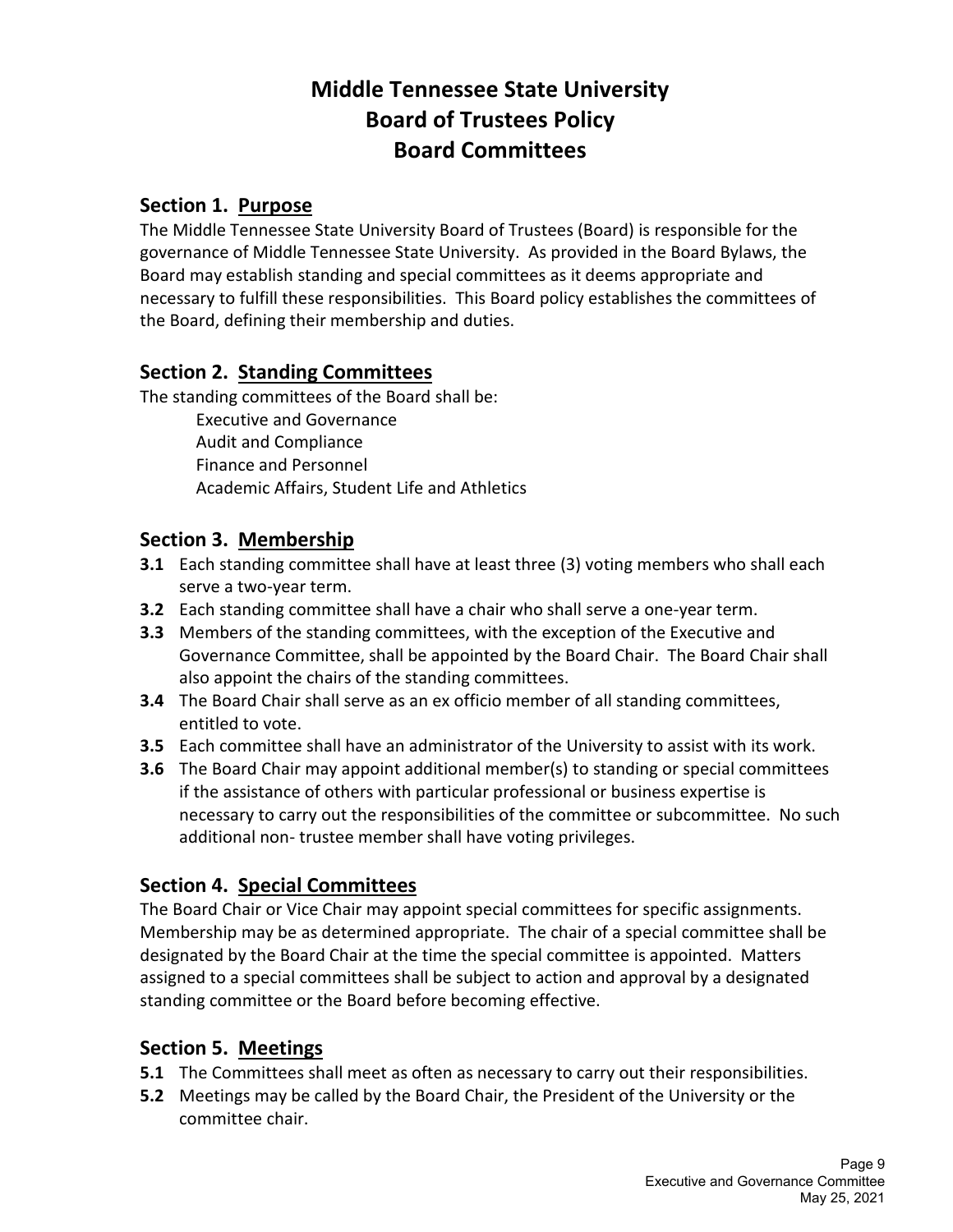#### **Section 6. Notice of Meeting; Agenda**

- **6.1** When feasible, committee members shall receive at least ten (10) days' notice of meetings to include the purpose of the meeting.
- **6.2** When feasible, a copy of the agenda and related materials shall accompany notice of the meeting.
- **6.3** Matters not appearing on the agenda of a standing or special committee meeting may be considered only upon an affirmative vote of the entire committee.

#### **Section 7. Quorum**

A majority of the voting members of each standing or special committee shall constitute a quorum for the transaction of business. In the absence of a quorum, those attending may adjourn the meeting until a quorum is present.

#### **Section 8. Minutes**

Minutes shall be made of all standing and special committee meetings and provided to the Board Chair, the President of the University and the Secretary to the Board. The minutes shall be maintained as the official record of such meetings.

#### **Section 9. Open Meetings and Public Notice**

All meetings of standing and special committees shall be open to the public except as authorized by a statutorily or judicially recognized exception to the Tennessee Open Meetings Act, T.C.A. § 8-44-101, et. seq. Notice provided to the public shall be compliant with the Open Meetings Act.

#### **Section 10. Authority of the Standing and Special Committees**

- **10.1** The authority of the standing and special committees shall be subject to action by the entire Board. The committees' actions must be authorized and approved by the Board before becoming effective unless the Board delegates to the committee the authority to act on its own behalf.
- **10.2** The standing and special committees shall have the right to retain independent consultants.

#### **Section 11. Executive and Governance Committee**

- **11.1** The Executive and Governance Committee shall be composed of the Chair and Vice Chair of the Board, and the Chair of the Audit and Compliance Committee. The Chair of the Board shall be the chair of this committee.
- **11.2** The Executive and Governance Committee may act for the Board between regular Board meetings on urgent matters except the following, which shall be reserved to the Board:
	- 1. Presidential selection, evaluation and termination
	- 2. Amendments to the Board Bylaws
	- 3. Adoption of the annual budget
	- 4. Tenure and promotion decisions
- **11.3** The Executive and Governance Committee shall ensure the integrity of the Board and is responsible for:
	- 1. Establishing and maintaining standards of Board conduct.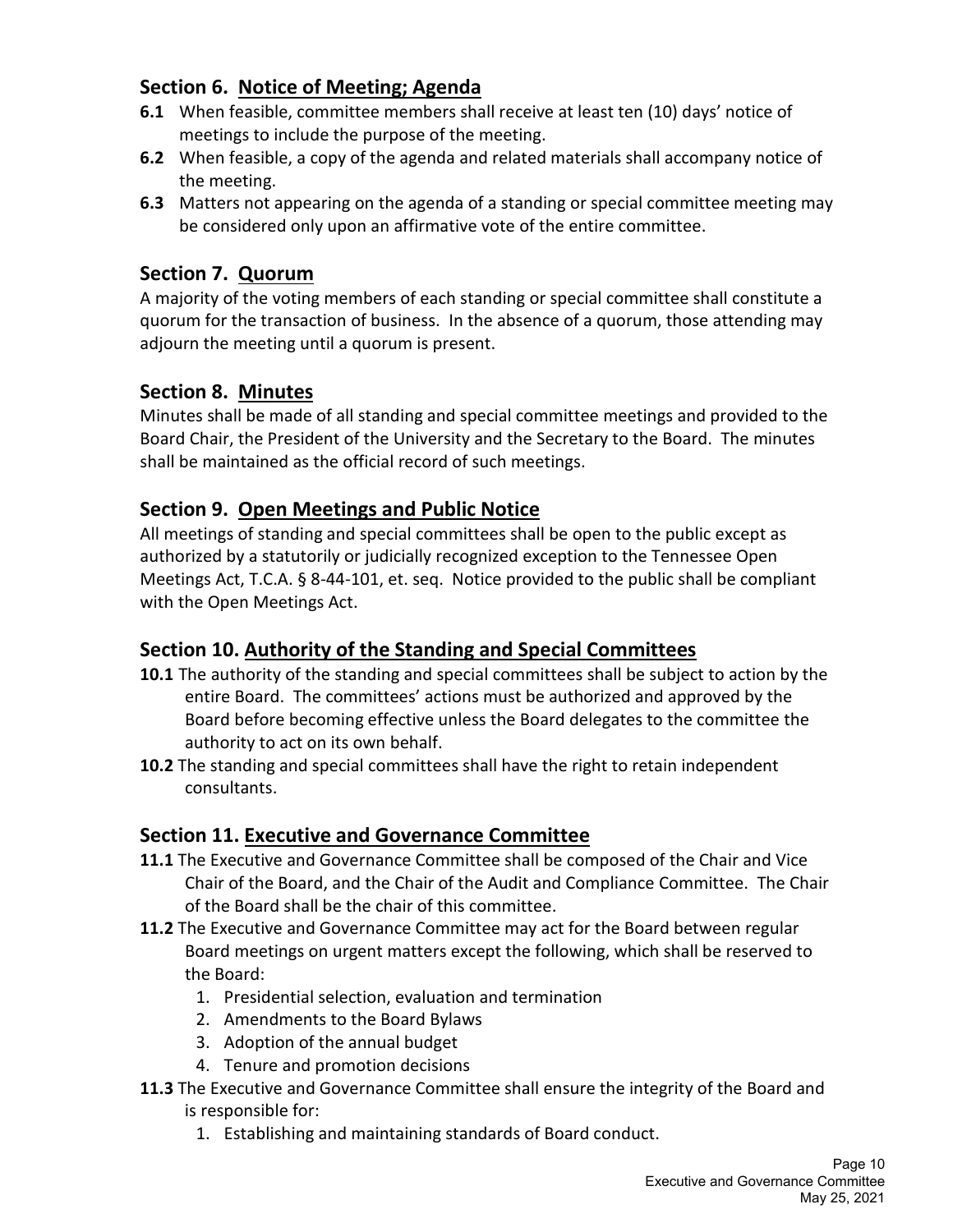- 2. Assessing the performance of the Board and Board members by monitoring compliance with the Board's Code of Conduct and Conflict of Interest policies.
- 3. Ensuring an effective orientation and continuing education process for Board members.
- 4. Periodically reviewing and ensuring compliance with the Board Bylaws and other Board policies, recommending amendments when appropriate.
- 5. Reviewing the committee structure of the Board for continued effectiveness.
- 6. Overseeing the work of the other standing committees.
- 7. Other matters as assigned by the Board.
- **11.4** The Executive and Governance Committee shall be responsible for regularly evaluating the Board's responsibilities and expectations on at least a biennial basis, which shall include:
	- 1. Preparation of self-evaluation procedures and instrument.
	- 2. Presentation and discussion of results from completed self-evaluations, including board strengths, needs, and actions for improvement.
- **11.45** The Executive and Governance Committee shall have the right to retain independent consultants.

#### **Section 12. Audit and Compliance Committee**

- **12.1** The Audit and Compliance Committee shall assist the Board in exercising oversight of the University's financial and accounting practices, internal controls and standards of conduct. The Committee shall have the authority to direct University management to initiate and address specific audit and compliance issues within the mandate of the Committee. It may conduct or authorize or facilitate any audit or investigation appropriate to fulfill its oversight responsibilities.
- **12.2** The Audit and Compliance Committee is responsible for and shall make recommendations to the Board related to:
	- 1. Oversight of adherence to laws, regulation and policies that pertain to the University's operations.
	- 2. Oversight of the quality and integrity of the accounting and financial reporting practices and processes, and systems of internal controls regarding finance, accounting and legal compliance.
	- 3. Audit issues reported in the University's external audits or reviews.
	- 4. Presidential audits.
	- 5. Oversight of the internal audit function including reviews of the internal audit reports and monitoring of the resolutions of any audit issues.
	- 6. Ensuring compliance with legal and regulatory requirements.
	- 7. Oversight and monitoring of internal controls, compliance and risk management functions of the University.
	- 8. Oversight of the process for the reporting of suspected illegal, improper, wasteful or fraudulent activities involving University resources.
	- 9. Other matters as assigned by the Board.
- **12.3** The University's Director of Audit and Consulting Services reports administratively to the President of the University and functionally to the Audit and Compliance Committee, and the Board. The Audit and Compliance Committee will review and recommend the appointment of the Director of Audit and Consulting Services who shall be removable only for cause by a majority vote of the Board. The Director of Audit and Consulting Services shall have direct and unrestricted access to the chair of Page 11 Executive and Governance Committee May 25, 2021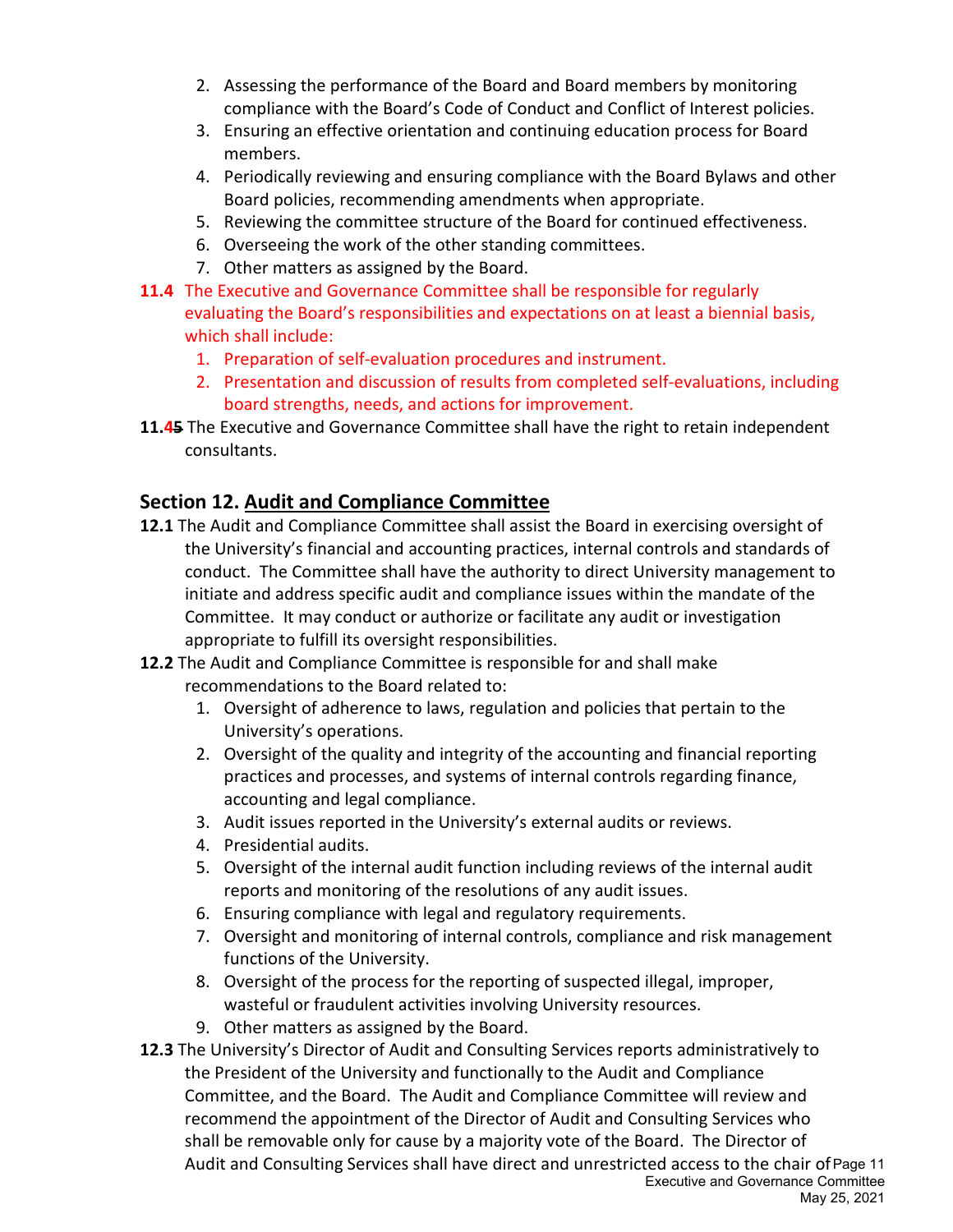the Audit and Compliance Committee. The Director of Audit and Consulting Services shall make a comprehensive report on the internal audit function to the Board through the Audit and Compliance Committee at a stated meeting. The report will include the annual audit plan and a review of all previous year audits completed and in progress, including any follow-up reviews and any audits that were scheduled but not completed.

#### **Section 13. Finance and Personnel**

- **13.1** The Finance and Personnel Committee shall oversee the integrity and stability of the University's financial operations, long-term economic health and allocation of resources, and its physical assets of land, buildings and equipment.
- **13.2** The Finance and Personnel Committee is responsible for:
	- 1. Monitoring the financial performance of the University and reporting to the Board.
	- 2. Reviewing and recommending annual and long-range operating and capital and maintenance budgets.
	- 3. Reviewing and recommending rates for student tuition and fees.
	- 4. Overseeing financial reporting and related disclosures.
	- 5. Recommending adoption or modification of capital improvement plans and the facilities master plan, advocating for new structures, and rehabilitating or removing older structures.
	- 6. Creating and maintaining a maintenance capital expenditures budget and proposed timeline for all capital assets whose repair or replacement would result in an expenditure of \$100,000 or more.
	- 7. Recommending appropriate action with regard to the acquisition and disposition of real property.
	- 8. Recommending execution of contracts as required by University policy.
	- 9. Actions related to personnel, including faculty and staff compensation.
	- 10. Ensuring adequate policies and procedures are in place to promote the effectiveness, integrity and security of the University's information technology investments and their operation.
	- 11. Other matters as assigned by the Board.

# **Section 14. Academic Affairs, Student Life and Athletics**

The Academic Affairs, Student Life and Athletics Committee shall oversee the quality of academic programs and services, student life and athletics consistent with the mission of the University. The committee shall make recommendations to the Board relating to:

- 1. Approval of proposals for new academic programs and the significant revision of existing programs.
- 2. Ensuring and protecting, within the context of faculty shared governance, the educational quality of the University and its academic programs.
- 3. Matters regarding faculty tenure and promotion.
- 4. Approval of admission, progression, retention and graduation standards.
- 5. Institutional and program accreditation, and program review.
- 6. Promoting the welfare of students attending the University.
- 7. Metrics to measure efficiency of each academic department.
- 8. The operation of the intercollegiate athletics programs to assist the Board in carrying out its responsibility of those programs.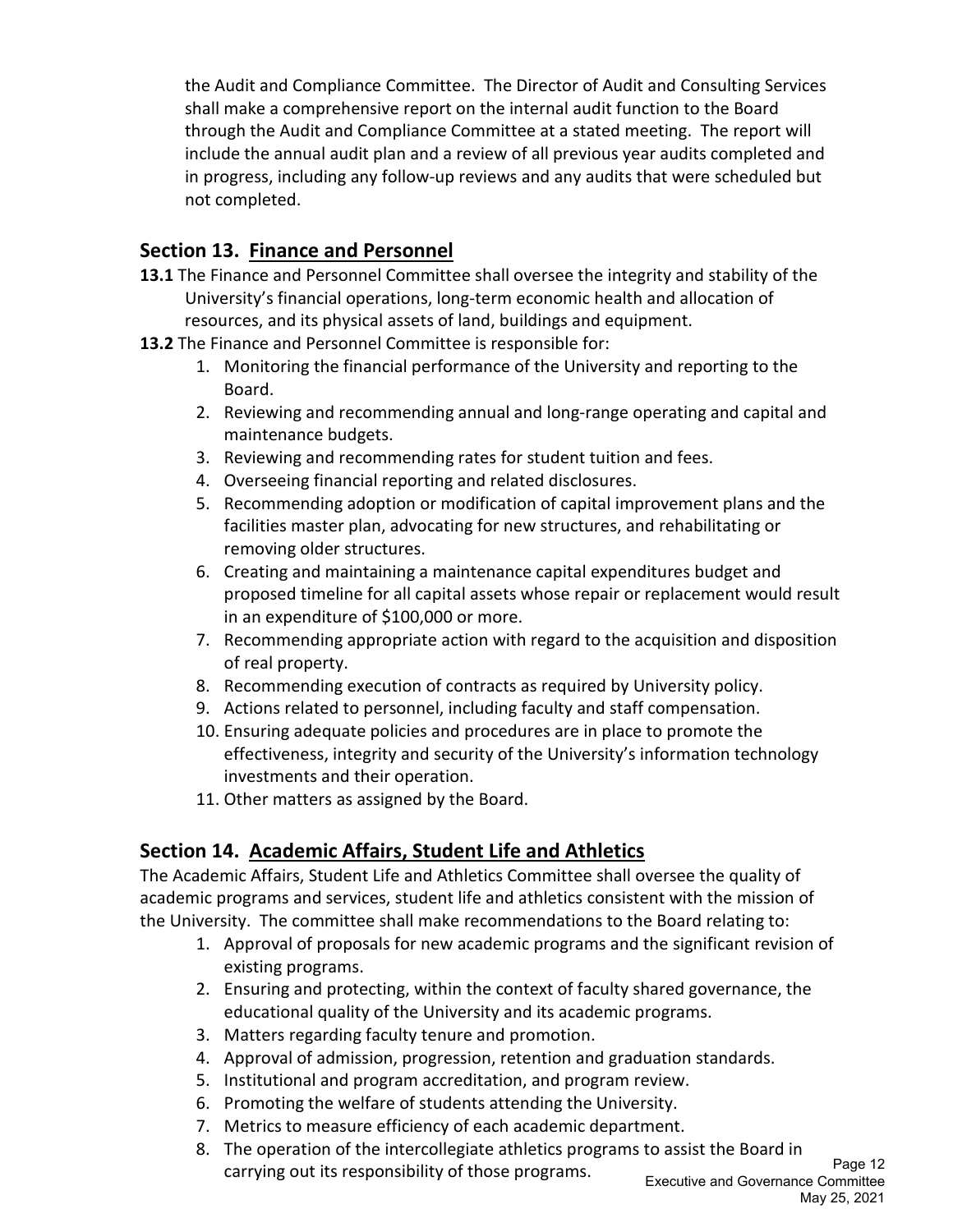9. Other matters as assigned by the Board.

Effective Date: June 5, 2017. Revisions: None.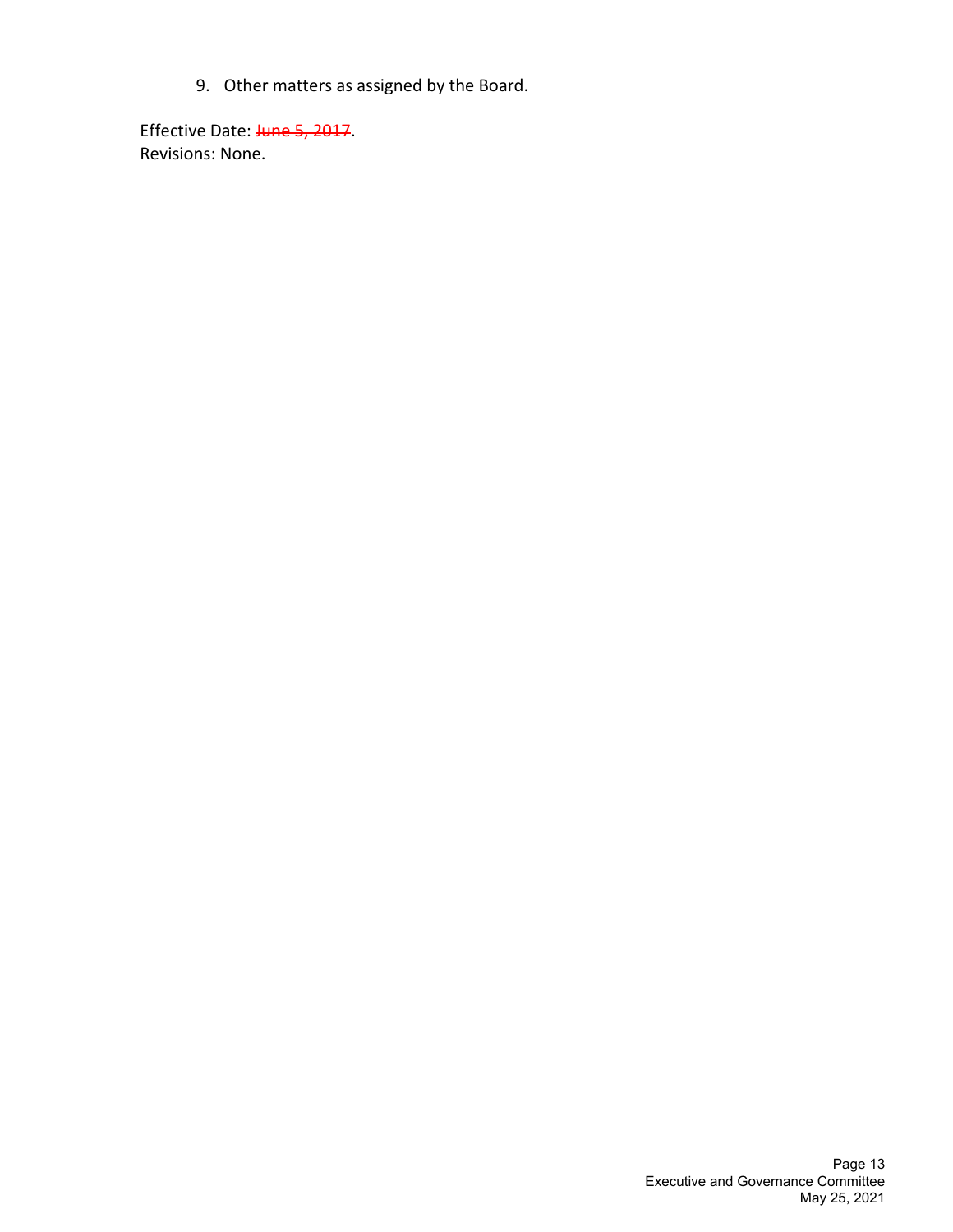# **Middle Tennessee State University Board of Trustees Policy Board Committees**

#### **Section 1. Purpose**

The Middle Tennessee State University Board of Trustees (Board) is responsible for the governance of Middle Tennessee State University. As provided in the Board Bylaws, the Board may establish standing and special committees as it deems appropriate and necessary to fulfill these responsibilities. This Board policy establishes the committees of the Board, defining their membership and duties.

#### **Section 2. Standing Committees**

The standing committees of the Board shall be:

Executive and Governance Audit and Compliance Finance and Personnel Academic Affairs, Student Life and Athletics

#### **Section 3. Membership**

- **3.1** Each standing committee shall have at least three (3) voting members who shall each serve a two-year term.
- **3.2** Each standing committee shall have a chair who shall serve a one-year term.
- **3.3** Members of the standing committees, with the exception of the Executive and Governance Committee, shall be appointed by the Board Chair. The Board Chair shall also appoint the chairs of the standing committees.
- **3.4** The Board Chair shall serve as an ex officio member of all standing committees, entitled to vote.
- **3.5** Each committee shall have an administrator of the University to assist with its work.
- **3.6** The Board Chair may appoint additional member(s) to standing or special committees if the assistance of others with particular professional or business expertise is necessary to carry out the responsibilities of the committee or subcommittee. No such additional non- trustee member shall have voting privileges.

# **Section 4. Special Committees**

The Board Chair or Vice Chair may appoint special committees for specific assignments. Membership may be as determined appropriate. The chair of a special committee shall be designated by the Board Chair at the time the special committee is appointed. Matters assigned to a special committees shall be subject to action and approval by a designated standing committee or the Board before becoming effective.

# **Section 5. Meetings**

- **5.1** The Committees shall meet as often as necessary to carry out their responsibilities.
- **5.2** Meetings may be called by the Board Chair, the President of the University or the committee chair.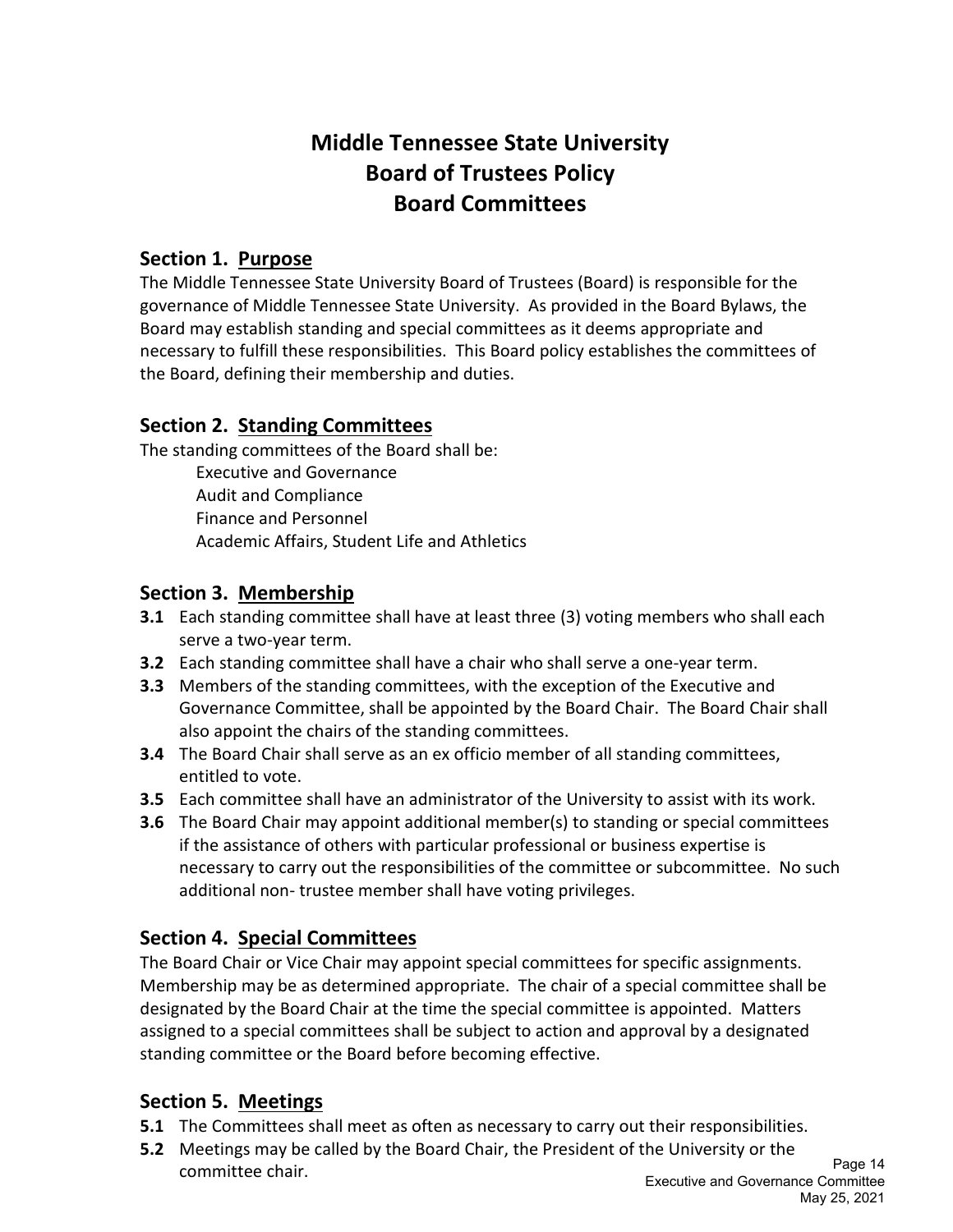#### **Section 6. Notice of Meeting; Agenda**

- **6.1** When feasible, committee members shall receive at least ten (10) days' notice of meetings to include the purpose of the meeting.
- **6.2** When feasible, a copy of the agenda and related materials shall accompany notice of the meeting.
- **6.3** Matters not appearing on the agenda of a standing or special committee meeting may be considered only upon an affirmative vote of the entire committee.

# **Section 7. Quorum**

A majority of the voting members of each standing or special committee shall constitute a quorum for the transaction of business. In the absence of a quorum, those attending may adjourn the meeting until a quorum is present.

#### **Section 8. Minutes**

Minutes shall be made of all standing and special committee meetings and provided to the Board Chair, the President of the University and the Secretary to the Board. The minutes shall be maintained as the official record of such meetings.

#### **Section 9. Open Meetings and Public Notice**

All meetings of standing and special committees shall be open to the public except as authorized by a statutorily or judicially recognized exception to the Tennessee Open Meetings Act, T.C.A. § 8-44-101, et. seq. Notice provided to the public shall be compliant with the Open Meetings Act.

#### **Section 10. Authority of the Standing and Special Committees**

- **10.1** The authority of the standing and special committees shall be subject to action by the entire Board. The committees' actions must be authorized and approved by the Board before becoming effective unless the Board delegates to the committee the authority to act on its own behalf.
- **10.2** The standing and special committees shall have the right to retain independent consultants.

# **Section 11. Executive and Governance Committee**

- **11.1** The Executive and Governance Committee shall be composed of the Chair and Vice Chair of the Board, and the Chair of the Audit and Compliance Committee. The Chair of the Board shall be the chair of this committee.
- **11.2** The Executive and Governance Committee may act for the Board between regular Board meetings on urgent matters except the following, which shall be reserved to the Board:
	- 1. Presidential selection, evaluation and termination
	- 2. Amendments to the Board Bylaws
	- 3. Adoption of the annual budget
	- 4. Tenure and promotion decisions
- **11.3** The Executive and Governance Committee shall ensure the integrity of the Board and is responsible for: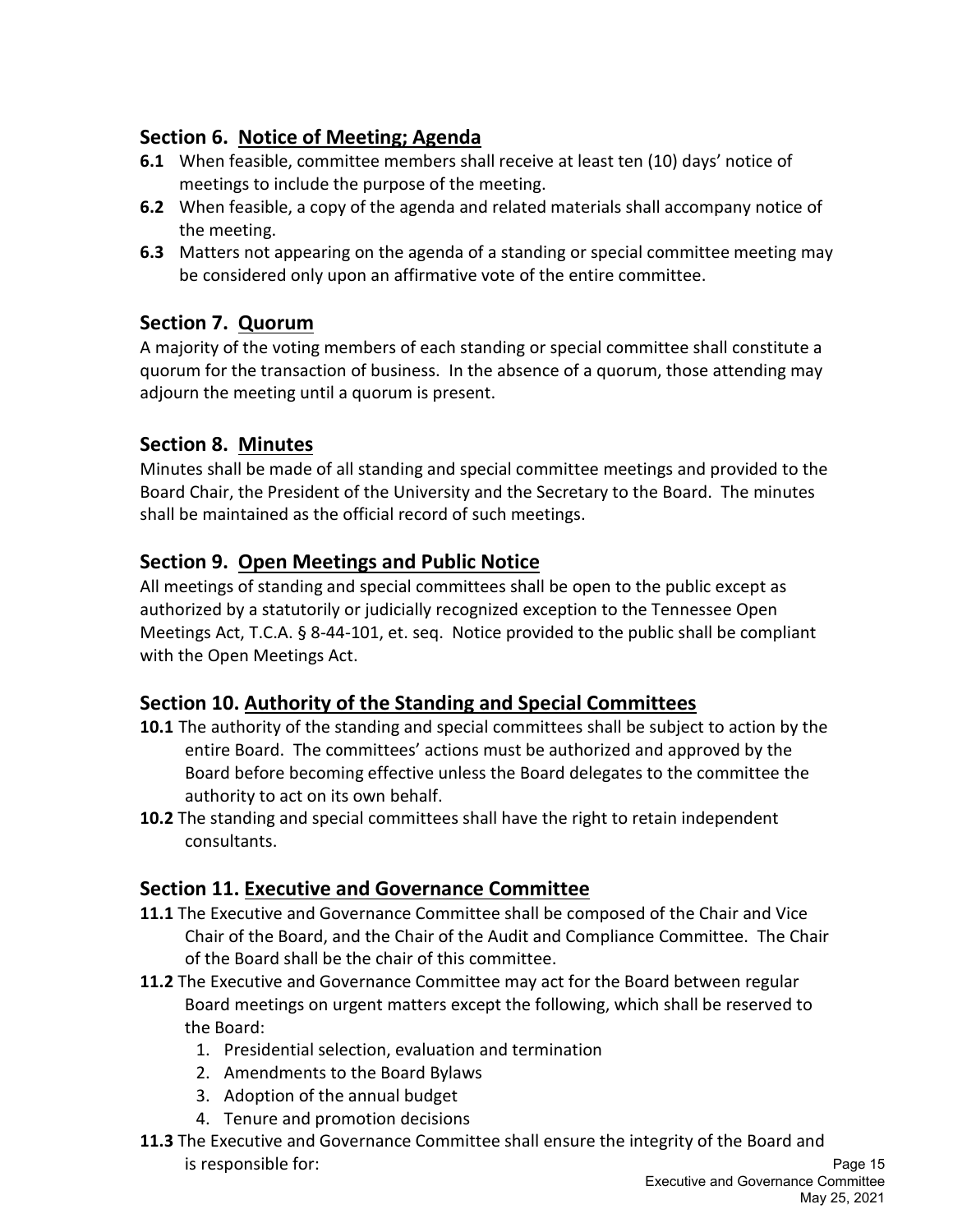- 1. Establishing and maintaining standards of Board conduct.
- 2. Assessing the performance of the Board and Board members by monitoring compliance with the Board's Code of Conduct and Conflict of Interest policies.
- 3. Ensuring an effective orientation and continuing education process for Board members.
- 4. Periodically reviewing and ensuring compliance with the Board Bylaws and other Board policies, recommending amendments when appropriate.
- 5. Reviewing the committee structure of the Board for continued effectiveness.
- 6. Overseeing the work of the other standing committees.
- 7. Other matters as assigned by the Board.
- **11.4** The Executive and Governance Committee shall be responsible for regularly evaluating the Board's responsibilities and expectations on at least a biennial basis, which shall include:
	- 1. Preparation of self-evaluation procedures and instrument.
	- 2. Presentation and discussion of results from completed self-evaluations, including board strengths, needs, and actions for improvement.
- **11.5** The Executive and Governance Committee shall have the right to retain independent consultants.

# **Section 12. Audit and Compliance Committee**

- **12.1** The Audit and Compliance Committee shall assist the Board in exercising oversight of the University's financial and accounting practices, internal controls and standards of conduct. The Committee shall have the authority to direct University management to initiate and address specific audit and compliance issues within the mandate of the Committee. It may conduct or authorize or facilitate any audit or investigation appropriate to fulfill its oversight responsibilities.
- **12.2** The Audit and Compliance Committee is responsible for and shall make recommendations to the Board related to:
	- 1. Oversight of adherence to laws, regulation and policies that pertain to the University's operations.
	- 2. Oversight of the quality and integrity of the accounting and financial reporting practices and processes, and systems of internal controls regarding finance, accounting and legal compliance.
	- 3. Audit issues reported in the University's external audits or reviews.
	- 4. Presidential audits.
	- 5. Oversight of the internal audit function including reviews of the internal audit reports and monitoring of the resolutions of any audit issues.
	- 6. Ensuring compliance with legal and regulatory requirements.
	- 7. Oversight and monitoring of internal controls, compliance and risk management functions of the University.
	- 8. Oversight of the process for the reporting of suspected illegal, improper, wasteful or fraudulent activities involving University resources.
	- 9. Other matters as assigned by the Board.
- **12.3** The University's Director of Audit and Consulting Services reports administratively to the President of the University and functionally to the Audit and Compliance Committee, and the Board. The Audit and Compliance Committee will review and recommend the appointment of the Director of Audit and Consulting Services who shall be removable only for cause by a majority vote of the Board. The Director of Page 16 Executive and Governance Committee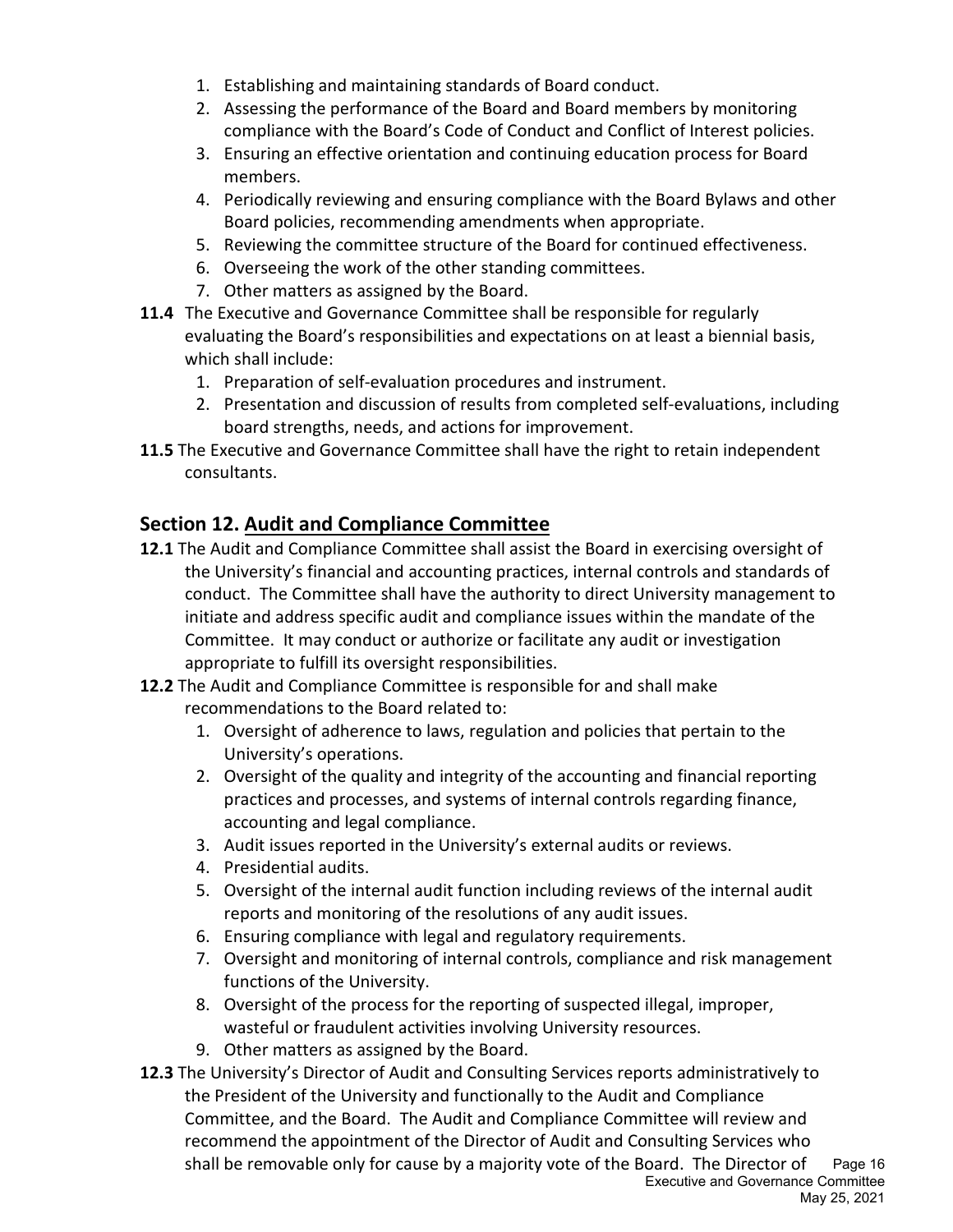Audit and Consulting Services shall have direct and unrestricted access to the chair of the Audit and Compliance Committee. The Director of Audit and Consulting Services shall make a comprehensive report on the internal audit function to the Board through the Audit and Compliance Committee at a stated meeting. The report will include the annual audit plan and a review of all previous year audits completed and in progress, including any follow-up reviews and any audits that were scheduled but not completed.

#### **Section 13. Finance and Personnel**

- **13.1** The Finance and Personnel Committee shall oversee the integrity and stability of the University's financial operations, long-term economic health and allocation of resources, and its physical assets of land, buildings and equipment.
- **13.2** The Finance and Personnel Committee is responsible for:
	- 1. Monitoring the financial performance of the University and reporting to the Board.
	- 2. Reviewing and recommending annual and long-range operating and capital and maintenance budgets.
	- 3. Reviewing and recommending rates for student tuition and fees.
	- 4. Overseeing financial reporting and related disclosures.
	- 5. Recommending adoption or modification of capital improvement plans and the facilities master plan, advocating for new structures, and rehabilitating or removing older structures.
	- 6. Creating and maintaining a maintenance capital expenditures budget and proposed timeline for all capital assets whose repair or replacement would result in an expenditure of \$100,000 or more.
	- 7. Recommending appropriate action with regard to the acquisition and disposition of real property.
	- 8. Recommending execution of contracts as required by University policy.
	- 9. Actions related to personnel, including faculty and staff compensation.
	- 10. Ensuring adequate policies and procedures are in place to promote the effectiveness, integrity and security of the University's information technology investments and their operation.
	- 11. Other matters as assigned by the Board.

#### **Section 14. Academic Affairs, Student Life and Athletics**

The Academic Affairs, Student Life and Athletics Committee shall oversee the quality of academic programs and services, student life and athletics consistent with the mission of the University. The committee shall make recommendations to the Board relating to:

- 1. Approval of proposals for new academic programs and the significant revision of existing programs.
- 2. Ensuring and protecting, within the context of faculty shared governance, the educational quality of the University and its academic programs.
- 3. Matters regarding faculty tenure and promotion.
- 4. Approval of admission, progression, retention and graduation standards.
- 5. Institutional and program accreditation, and program review.
- 6. Promoting the welfare of students attending the University.
- 7. Metrics to measure efficiency of each academic department.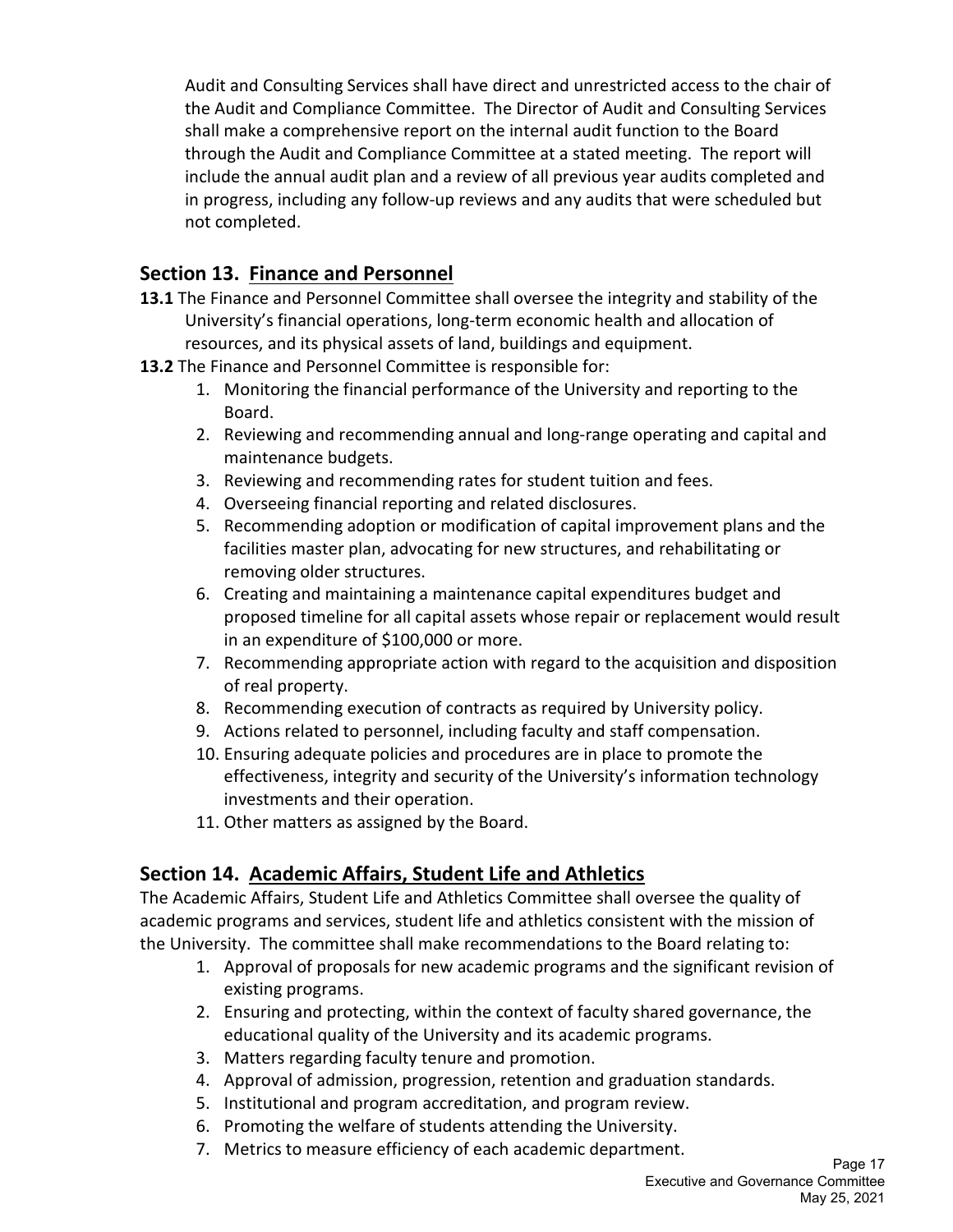- 8. The operation of the intercollegiate athletics programs to assist the Board in carrying out its responsibility of those programs.
- 9. Other matters as assigned by the Board.

Effective Date: \_\_\_\_\_\_\_\_\_\_\_, 2021. Revisions: June 5, 2017 (original); \_\_\_\_\_\_\_\_\_\_,2021.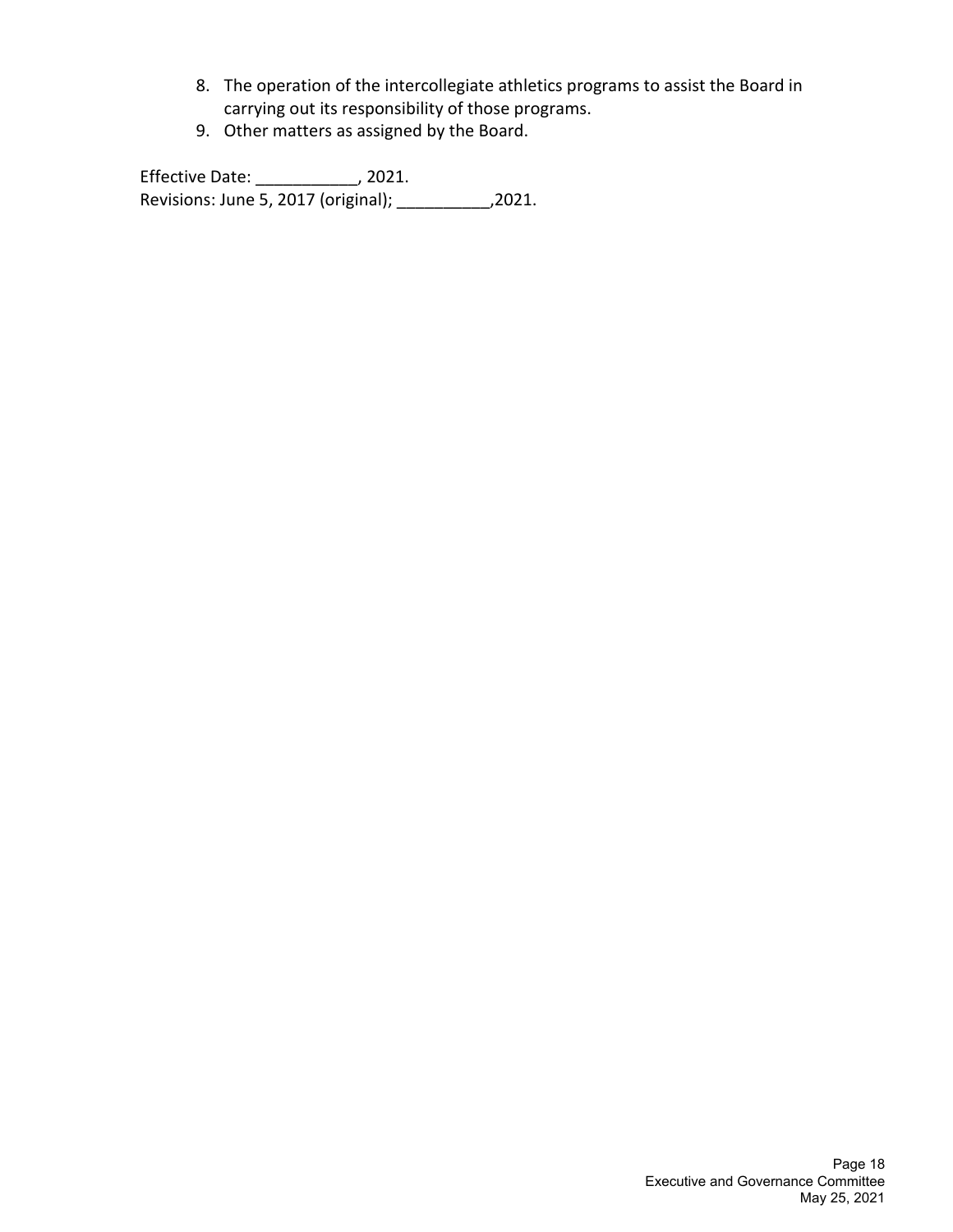

#### **Middle Tennessee State University**

# **Board of Trustees**

#### **Executive and Governance Committee**

#### **Action Item**

DATE: May 25, 2021 SUBJECT: **Proposed New Policy: Requests to Address Board of Trustees**  PRESENTER: Jeff Farrar, Acting Board Secretary

#### **BACKGROUND INFORMATION:**

Board Bylaws Section 8.d.4. permits anyone wishing to address the Board to submit a written request to do so at least seven (7) days prior to the scheduled Board meeting. At the April 6, 2021 Board of Trustees meeting, several Trustees expressed that the Board needed procedures for considering and fulfilling such requests. Proposed Board Policy, Requests to Address Board of Trustees, sets forth procedures for such requests including a procedure for making such requests; a listing of permissible subjects; time allocation for speakers; and other matters.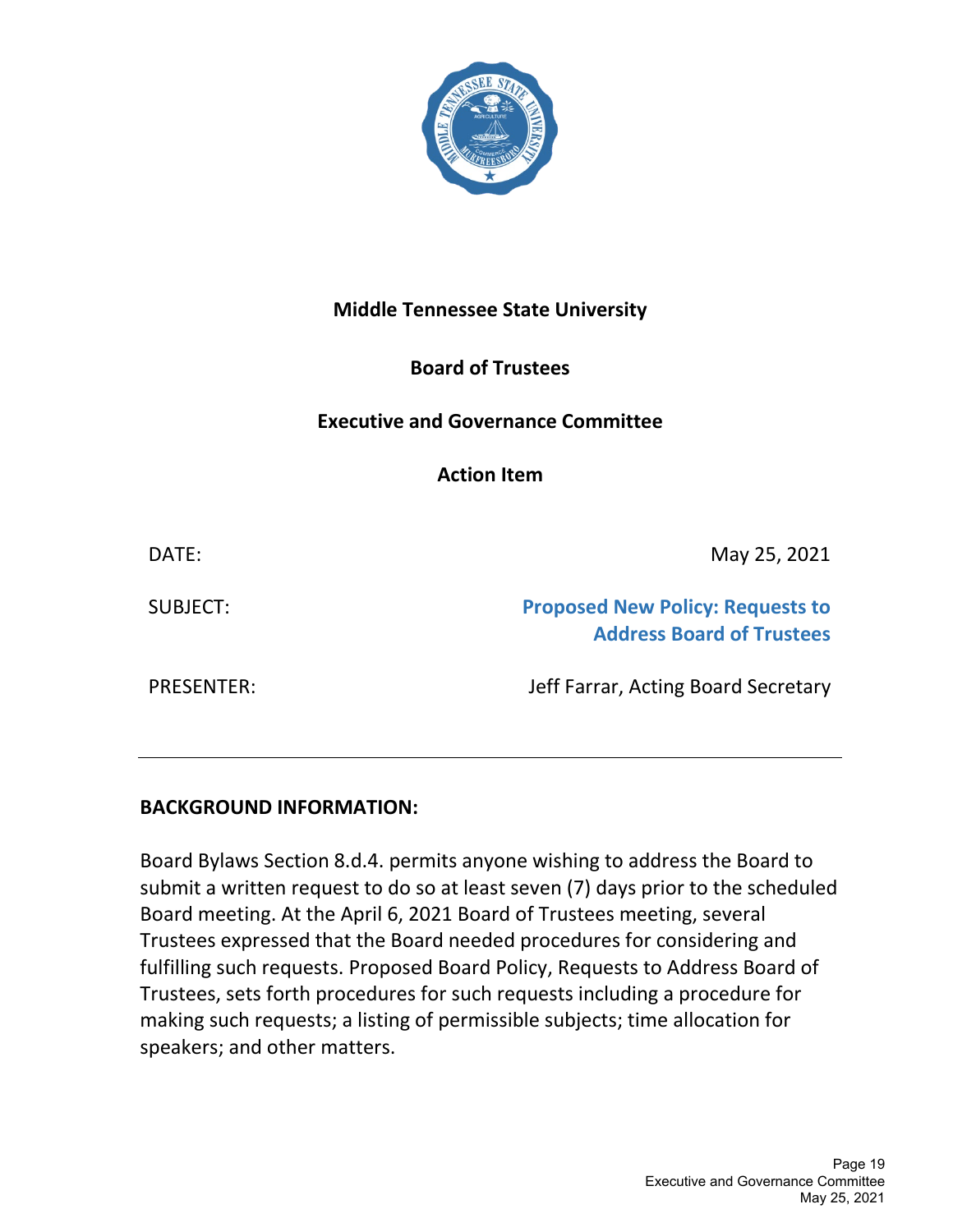Page 20 Executive and Governance Committee May 25, 2021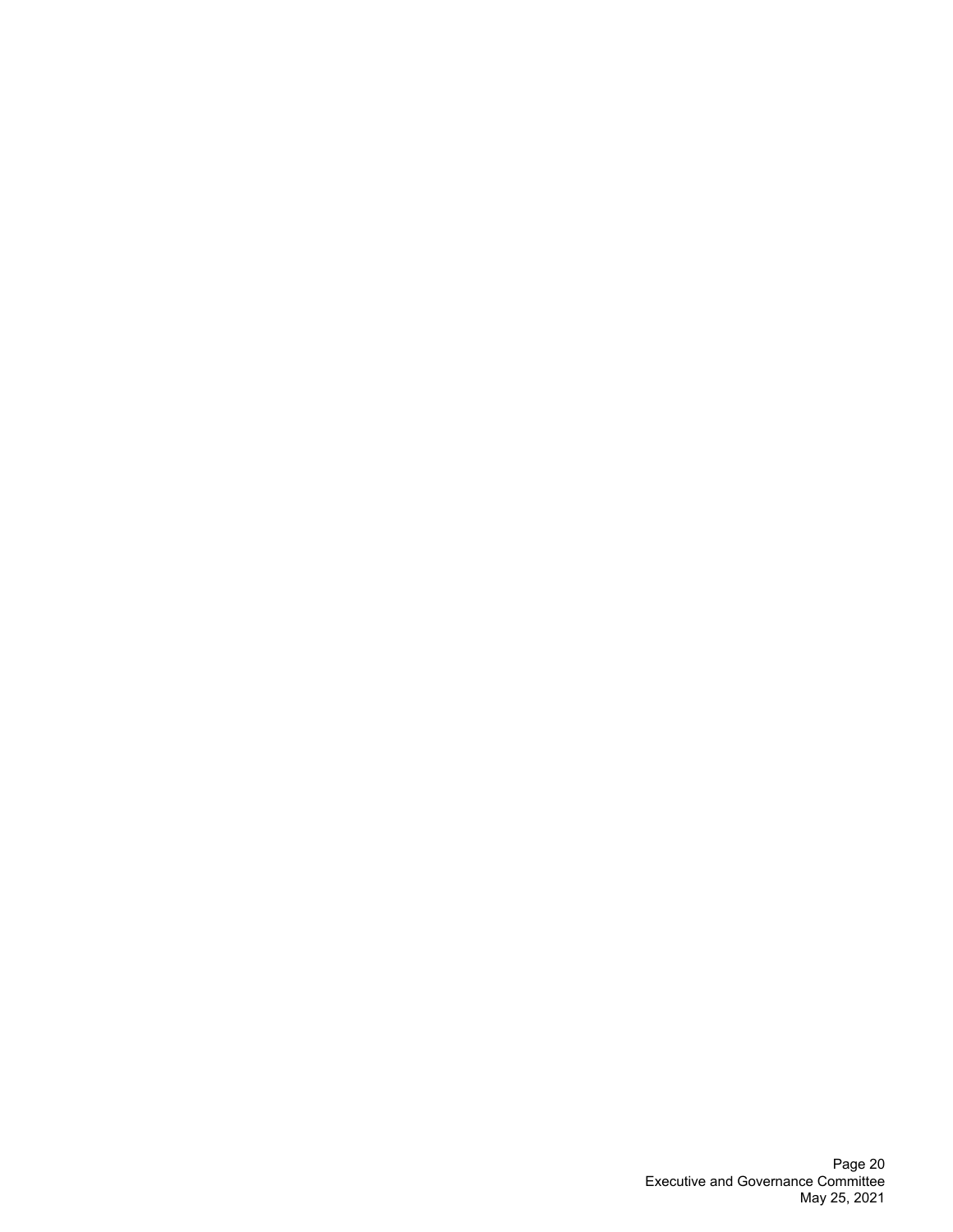#### **Middle Tennessee State University**

#### **Board of Trustees Policy**

#### **Requests to Address Board of Trustees**

**Section 1.** During each regularly held meeting of the Middle Tennessee State University Board of Trustees (Board), the Board will provide an opportunity for members of the public to address the Board. (See Board Bylaws 8.d.4). This policy sets forth the procedure for requesting and conducting such presentations.

#### **Section 2. Procedure for Requests**

Requests to address the Board must be submitted to the Secretary of the Board and be received at least seven (7) days prior to the scheduled meeting of the Board. The request must include the requestor's contact information and the issue to be addressed. Any written materials that the requestor wishes to provide to the Board or utilize during their presentation must be submitted with their request to address the Board.

The request will be discussed between the Chair and the President and, at least three (3) business days in advance of the meeting, the Secretary will either notify the requester that the request has been approved or provide written reasons for the denial of the request.

#### **Section 3. Permissible Subjects**

Individuals may speak about items on the Board meeting agenda or other issues of concern to the Board. Meeting agendas are posted on the Board website prior to each meeting.

This policy shall not apply to any matter for which state law mandates specific public comment requirements, such as T.C.A. § 49-7-1603 (relating to comments on increases of tuition and fees) and T.C.A. § 4-5-201 *et seq.* (relating to public hearings on University rules). In addition, the Board will not hear speakers on the following topics: grievances or appeals specific to individual students or employees; pending or threatened litigation involving the University or University officials; the employment status of any specific individual; statements concerning the private activities, lifestyles, or beliefs of any individuals; proposals or bids for contracts.

#### **Section 4. Time Allocation**

**4.1** A cumulative maximum of thirty (30) minutes will be allocated during each regular Board meeting for individuals to address the Board.

**4.2** Each speaker will be permitted to speak for a maximum of five (5) minutes. Time will be allocated to speakers in the order in which their requests are received.

**4.3** Exceptions to these time periods will only be allowed at the discretion of the Board Chair.

**4.4** Speakers may not combine their five (5) minute allotment with another speaker and may not give any part of their time to another person.

#### **Section 5. Other Terms and Conditions**

**5.1** Only one (1) speaker will be permitted to speak at a time.